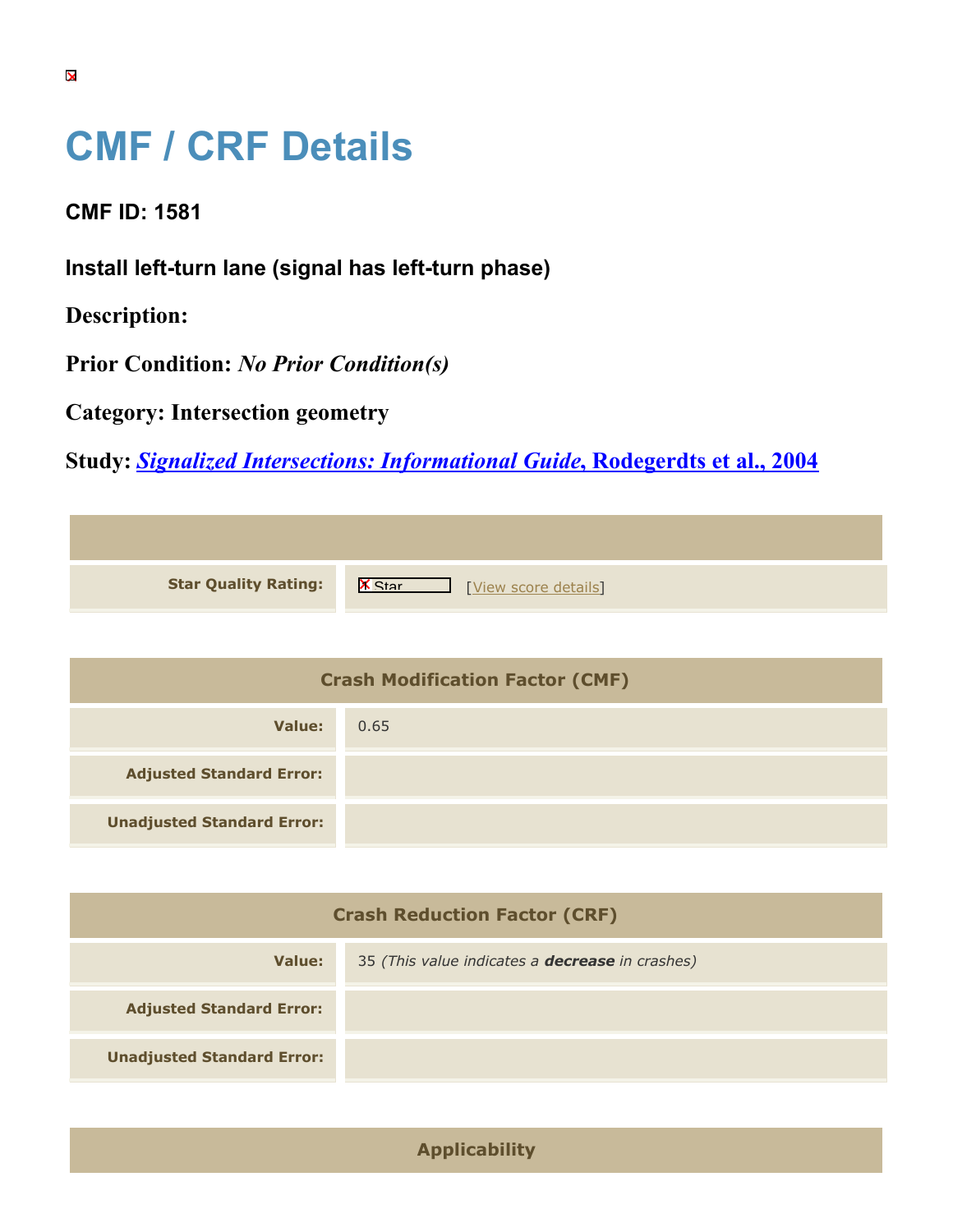| <b>Crash Type:</b>                      | All                                       |
|-----------------------------------------|-------------------------------------------|
| <b>Crash Severity:</b>                  | All                                       |
| <b>Roadway Types:</b>                   | Not specified                             |
| <b>Number of Lanes:</b>                 |                                           |
| <b>Road Division Type:</b>              |                                           |
| <b>Speed Limit:</b>                     |                                           |
| <b>Area Type:</b>                       |                                           |
| <b>Traffic Volume:</b>                  |                                           |
| <b>Time of Day:</b>                     |                                           |
| If countermeasure is intersection-based |                                           |
| <b>Intersection Type:</b>               | Roadway/roadway (not interchange related) |
| <b>Intersection Geometry:</b>           |                                           |
| <b>Traffic Control:</b>                 | Signalized                                |

| <b>Major Road Traffic Volume:</b><br><b>Minor Road Traffic Volume:</b> |  |
|------------------------------------------------------------------------|--|
|                                                                        |  |
|                                                                        |  |

| <b>Development Details</b>       |    |
|----------------------------------|----|
| <b>Date Range of Data Used:</b>  |    |
| <b>Municipality:</b>             |    |
| <b>State:</b>                    | CA |
| <b>Country:</b>                  |    |
| <b>Type of Methodology Used:</b> | 6  |
| <b>Sample Size Used:</b>         |    |